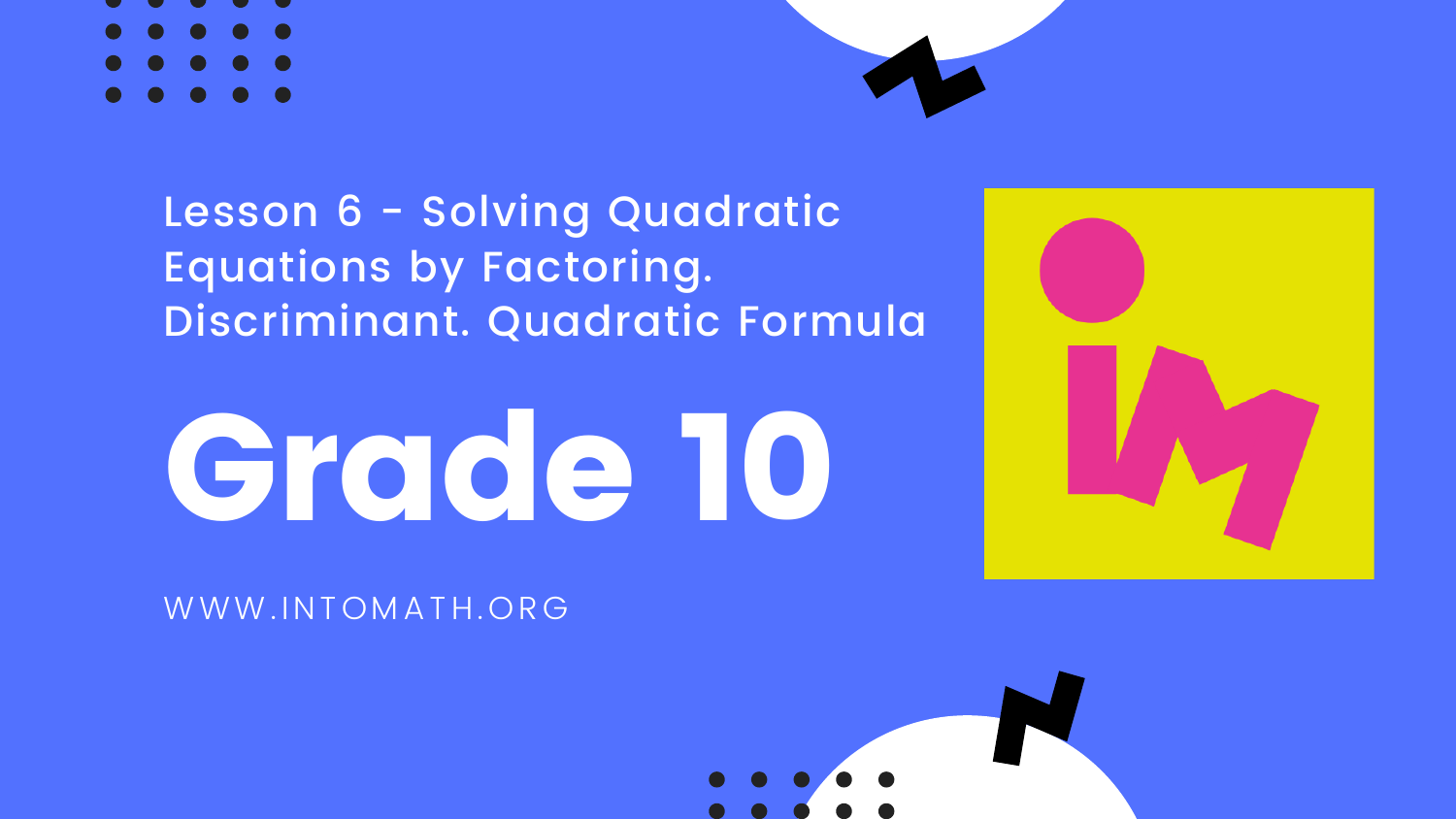Sometimes terms in the equation might be "missing" (when *b* or *c* are = 0)  $-5x^2 = 0$ ;  $5x^2 - 45 = 0$ ;  $3x^2 + 2x = 0$ 

A quadratic equation, whose left side is a quadratic expression with a leading coefficient that's = 1 is called a  $\frac{\text{simple trinomial}}{\text{trion}}$ . If the leading coefficient is not 1, we can always divide every part of the equation by the existing leading coefficient and make it equal to 1.

### **Quadratic Equations**

where  $a, b, c$  are some numbers,  $a \neq 0$  and  $x$  is the unknown.  $a$  is called a <u>leading coefficient</u> and  $c$  is called a <u>constant</u>. A quadratic equation is an equation of the form  $ax^2 + bx + c = 0$ 

For example, in the equation  $-3x^2 + 2x - 7 = 0$  $a = -3$   $b = 2$   $c = -7$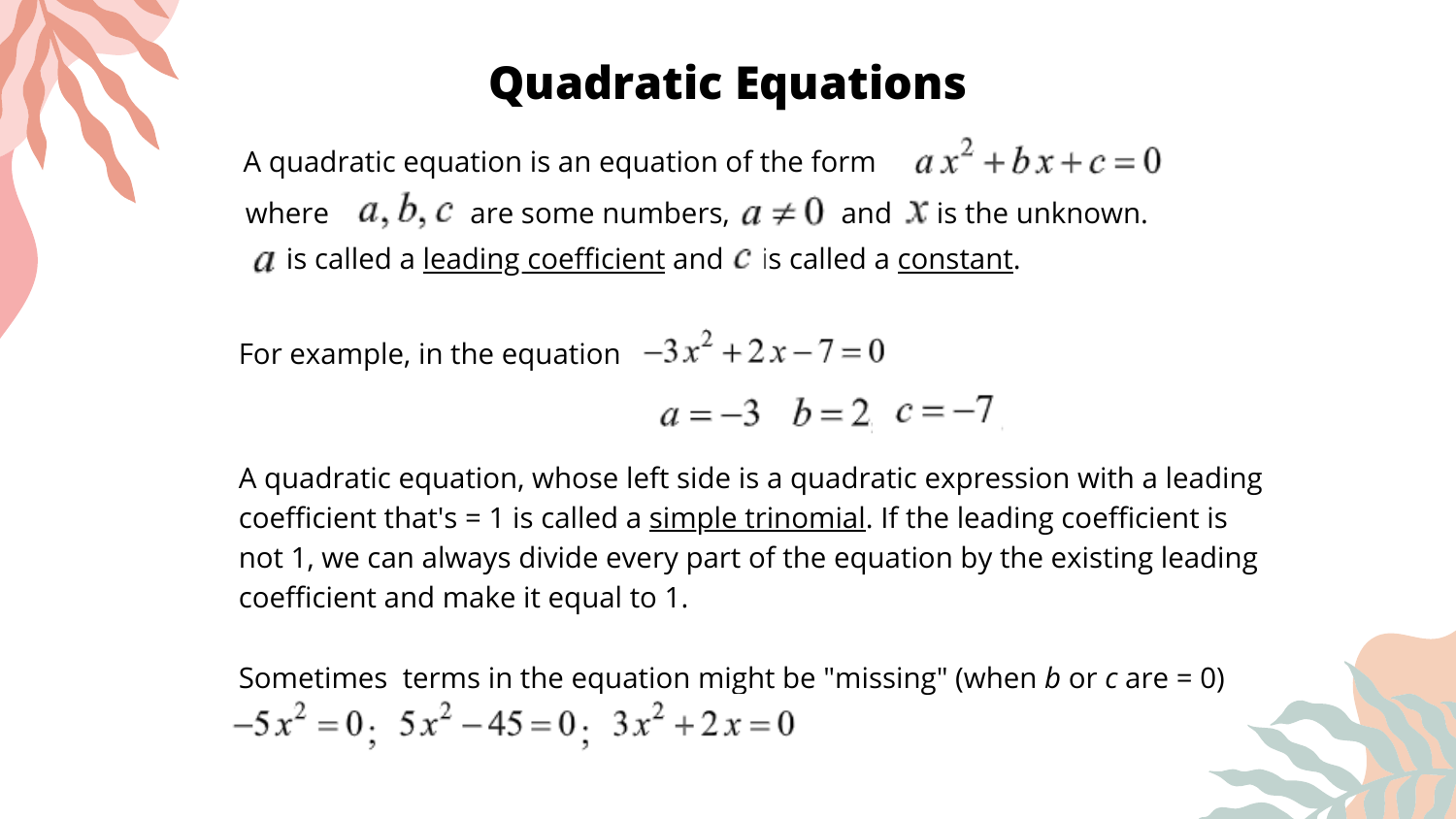### **Quadratic Equations**

The number of solutions when solving an equation where *b* or *c* = 0 can be determined as follows:

The equation of the type  $ax^2 = 0$  has one solution  $x = 0$ 

The equation of the type  $\{a\ x^\mathtt{+}+c=0\}$  can be rearranged into  $x^2 = -\frac{1}{x}$  where if  $\theta = -\frac{1}{x}$  where are no solutions and if  $-\frac{c}{x} > 0$  there are two possible solutions:  $x_1$ 

The equation of the type  $ax^2 + bx = 0$  can be common factored into  $x (a x + b) = 0$ ; it has two possible roots:  $x_1 = 0$   $x_2 = -\frac{b}{a}$  $x_2$  results from a linear equation  $ax + b = 0$ 

- 
- 
- 

$$
a_1 = -\sqrt{-\frac{c}{a}} \qquad x_2 = \sqrt{-\frac{c}{a}}
$$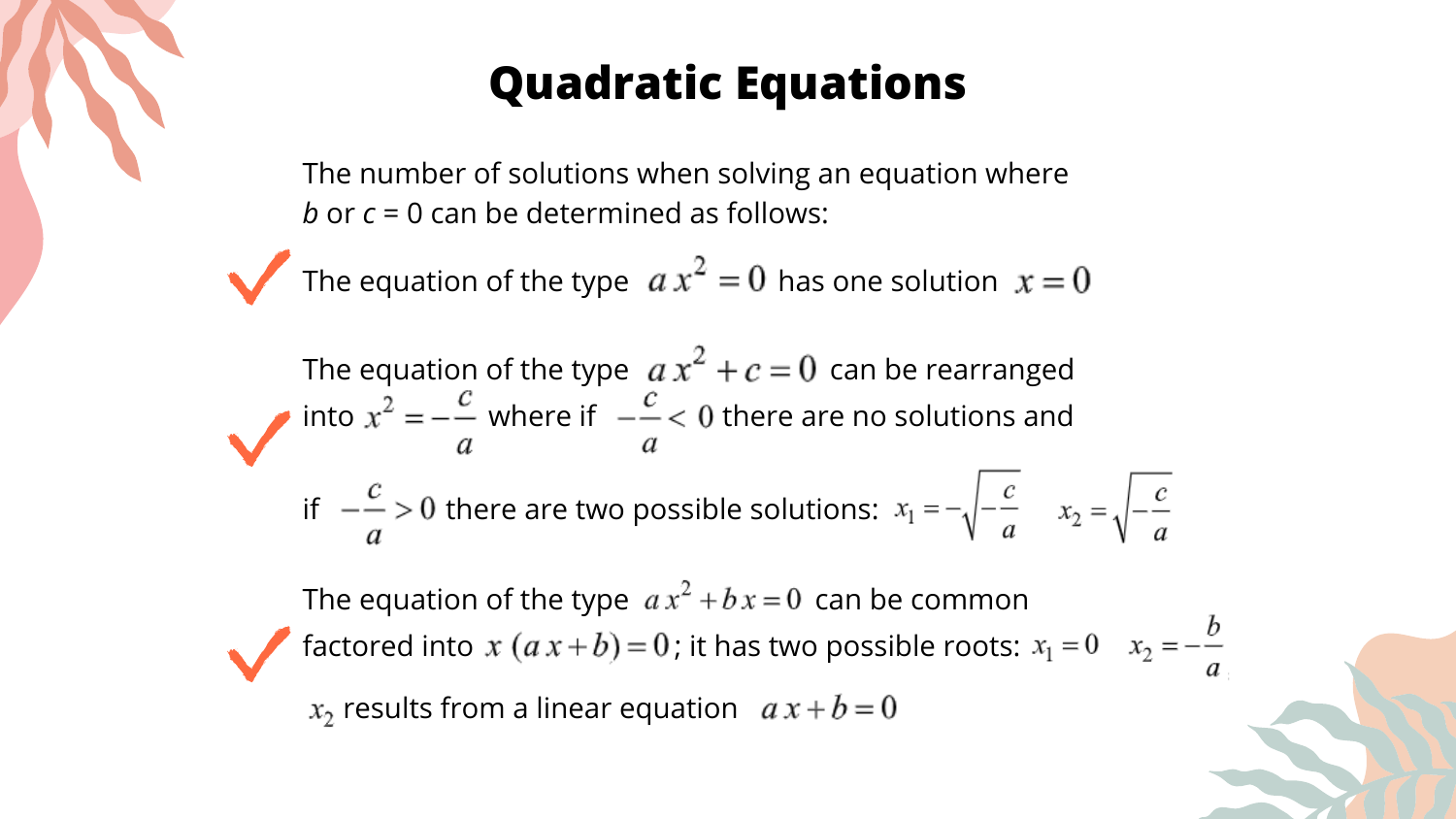

When it is a simple trinomial equation  $x^2 + p x + q = 0$ then  $x_1 + x_2 = -p$ ,  $x_1 \cdot x_2 = q$ 

When it is a complex trinomial equation  $ax^2 + bx + c = 0$ . then use the decomposition method to factor it

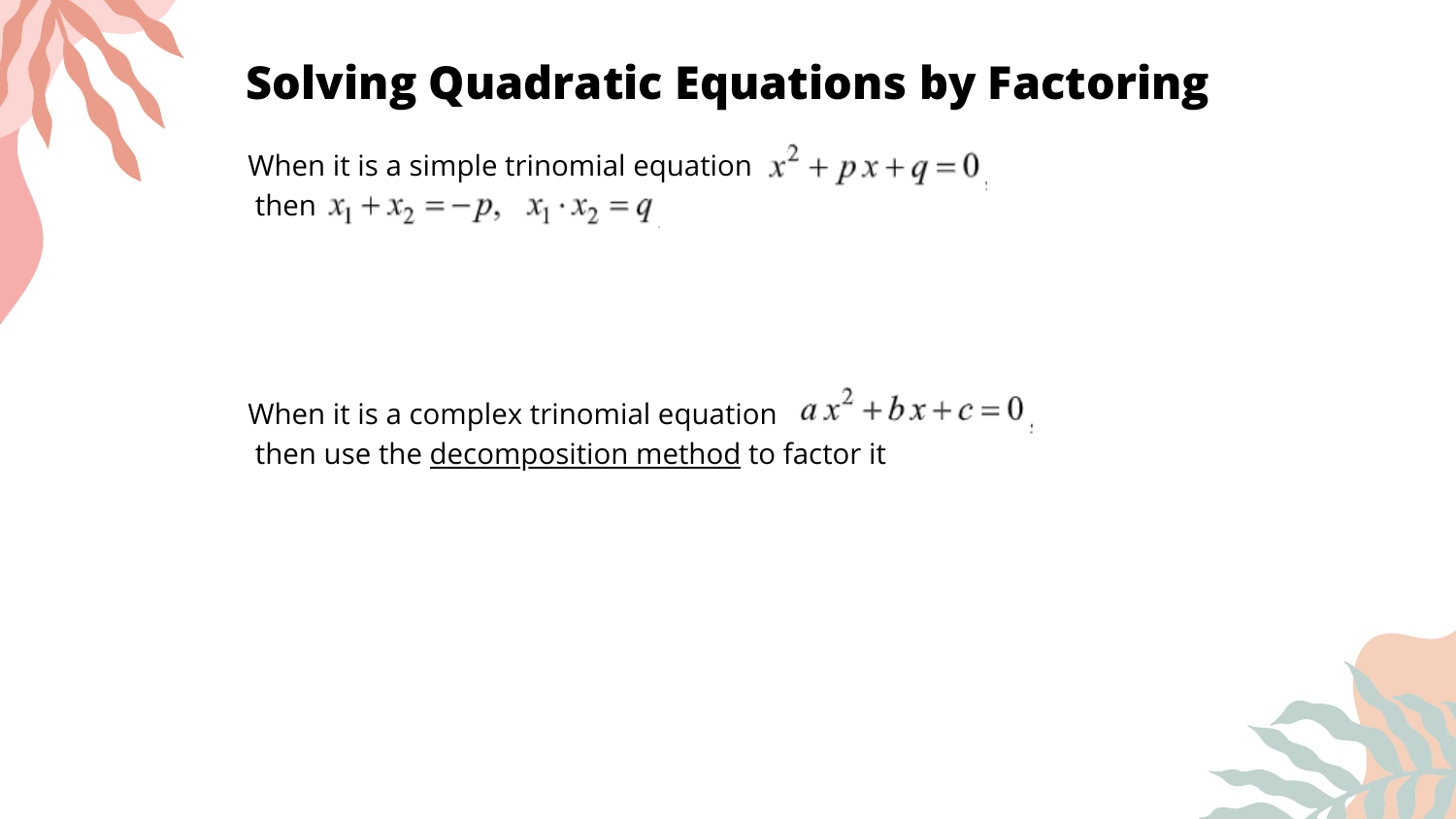

### **Quadratic Formula**

When you are not able to factor, use the Quadratic Formula

Here is where the formula comes from (the proof):

$$
ax^{2} + bx + c = 0
$$
  
\n
$$
4a^{2}x^{2} + 4abx + 4ac = 0
$$
  
\n
$$
4a^{2}x^{2} + 4abx = -4ac
$$
  
\n
$$
4a^{2}x^{2} + 4abx + b^{2} = b^{2} - 4ac
$$
  
\n
$$
(2ax + b)^{2} = b^{2} - 4ac
$$
  
\n
$$
2ax + b = \pm \sqrt{b^{2} - 4ac}
$$
  
\n
$$
2ax = -b \pm \sqrt{b^{2} - 4ac}
$$
  
\n
$$
x = \frac{-b \pm \sqrt{b^{2} - 4ac}}{2a}
$$



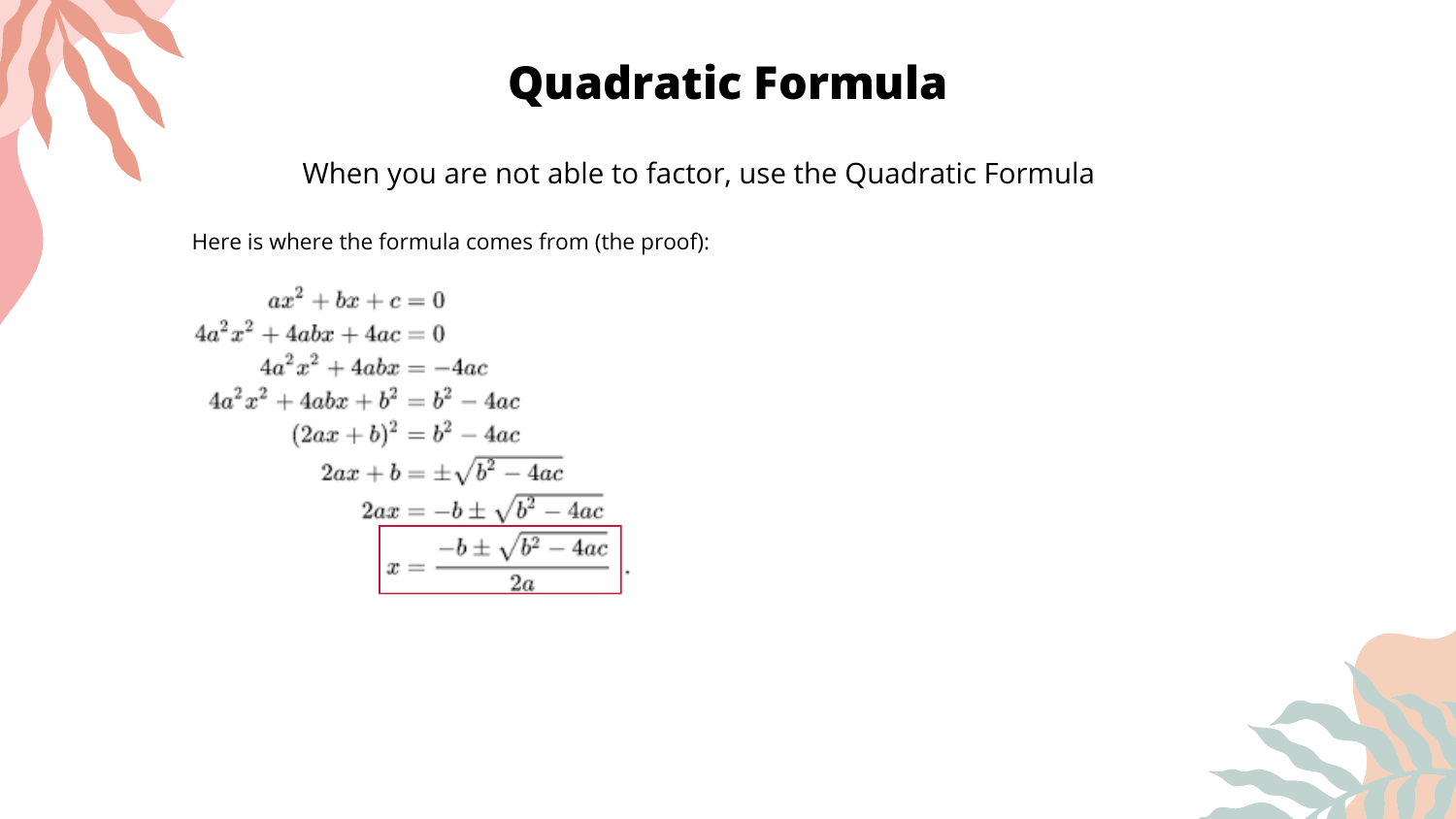The Discriminant is derived from a Quadratic Formula and helps determine how many solutions the equation has.

$$
D = b^2 - 4ac
$$

If  $D < 0$  then the equation has no real solutions

If  $D = 0$  then the equation has one solution  $x = -\frac{b}{2a}$  and the equation contains a perfect trinomial

If  $D > 0$  then the equation has two possible solutions

Example: How many solutions does  $x^2 - 6x - 13 = 0$  have?

$$
D = 6^2 - 4 \cdot 1 \cdot 13 = 36 - 52 =
$$

The equation has no real solutions, since  $D < 0$ 

$$
x_1 = \frac{-b - \sqrt{D}}{2a}, \quad x_2 = \frac{-b + \sqrt{D}}{2a}
$$

 $-16$ 



### **Discriminant**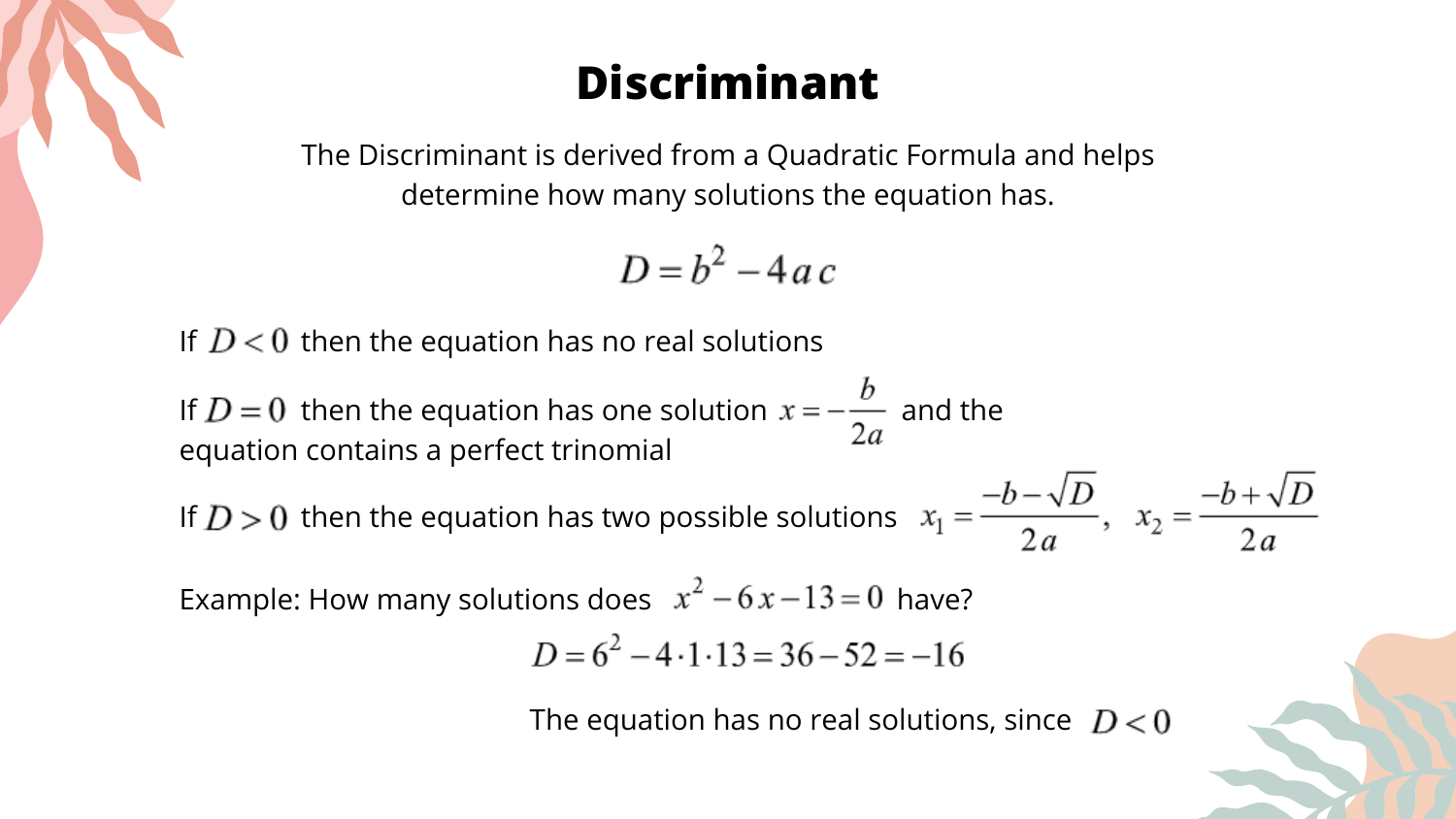www.intomath.org

### $+5x + 2 = 0$





### Solve a Quadratic Equation

$$
x^2 + 2x - 35 = 0 \t\t 3x^2
$$